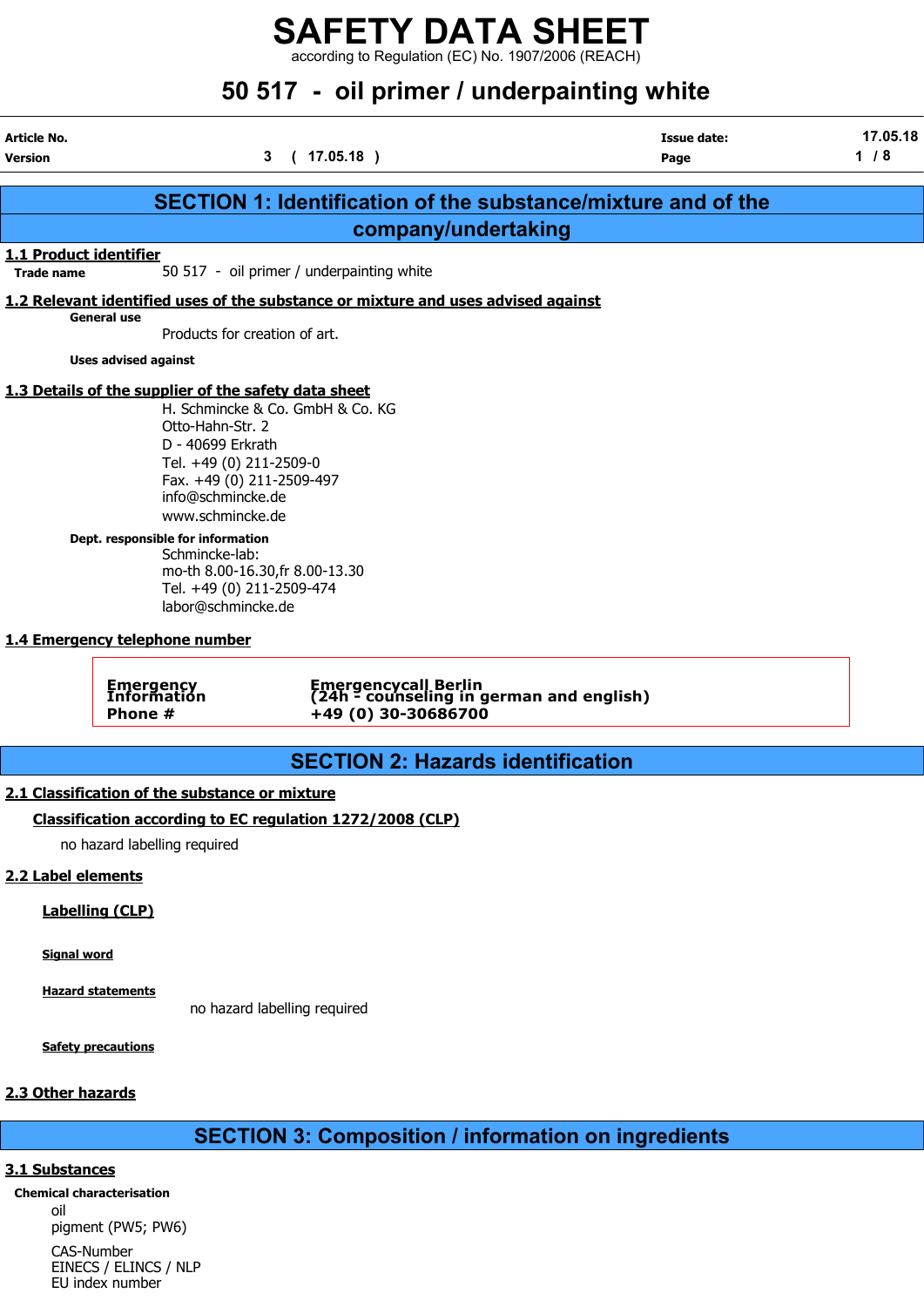according to Regulation (EC) No. 1907/2006 (REACH)

### 50 517 - oil primer / underpainting white

| Article No. |              | <b>Issue date:</b> | 17.05.18 |
|-------------|--------------|--------------------|----------|
| Version     | 3 ( 17.05.18 | Page               | 2/8      |

Customs tariff number REACH registration No. RTECS-no. Hazchem-Code CI-Number

#### 3.2 Mixtures

Substance 1

hydrocarbons, C4, 1,3-butadiene-free, polymd., triisobutylene fraction, hydrogenated: 5 - 10 % CAS: 93685-81-5 REACH : 01-2119490725-xxxx Aquatic Chronic 4; H413 / Asp. Tox. 1; H304 / Flam. Liq. 3; H226

Additional information

### SECTION 4: First aid measures

#### 4.1 Description of first aid measures

General information No special measures are required.

In case of inhalation

In case of skin contact

After eye contact

After swallowing

4.2 Most important symptoms and effects, both acute and delayed

#### 4.3 Indication of any immediate medical attention and special treatment needed

### SECTION 5: Firefighting measures

#### 5.1 Extinguishing media

Suitable extinguishing media

Product is non-combustible. Extinguishing materials should therefore be selected according to surroundings.

Extinguishing media which must not be used for safety reasons

### 5.2 Special hazards arising from the substance or mixture

In case of fire may be liberated: Carbon monoxide and carbon dioxide

### 5.3 Advice for firefighters

#### Special protective equipment for firefighters

Additional information

### SECTION 6: Accidental release measures

### 6.1 Personal precautions, protective equipment and emergency procedures

Avoid contact with skin, eyes, and clothing.

### 6.2 environmental precautions

Discharge into the environment must be avoided.

### 6.3 Methods and material for containment and cleaning up

Methods for cleaning up

Take up mechanically. Wash spill area with plenty of water.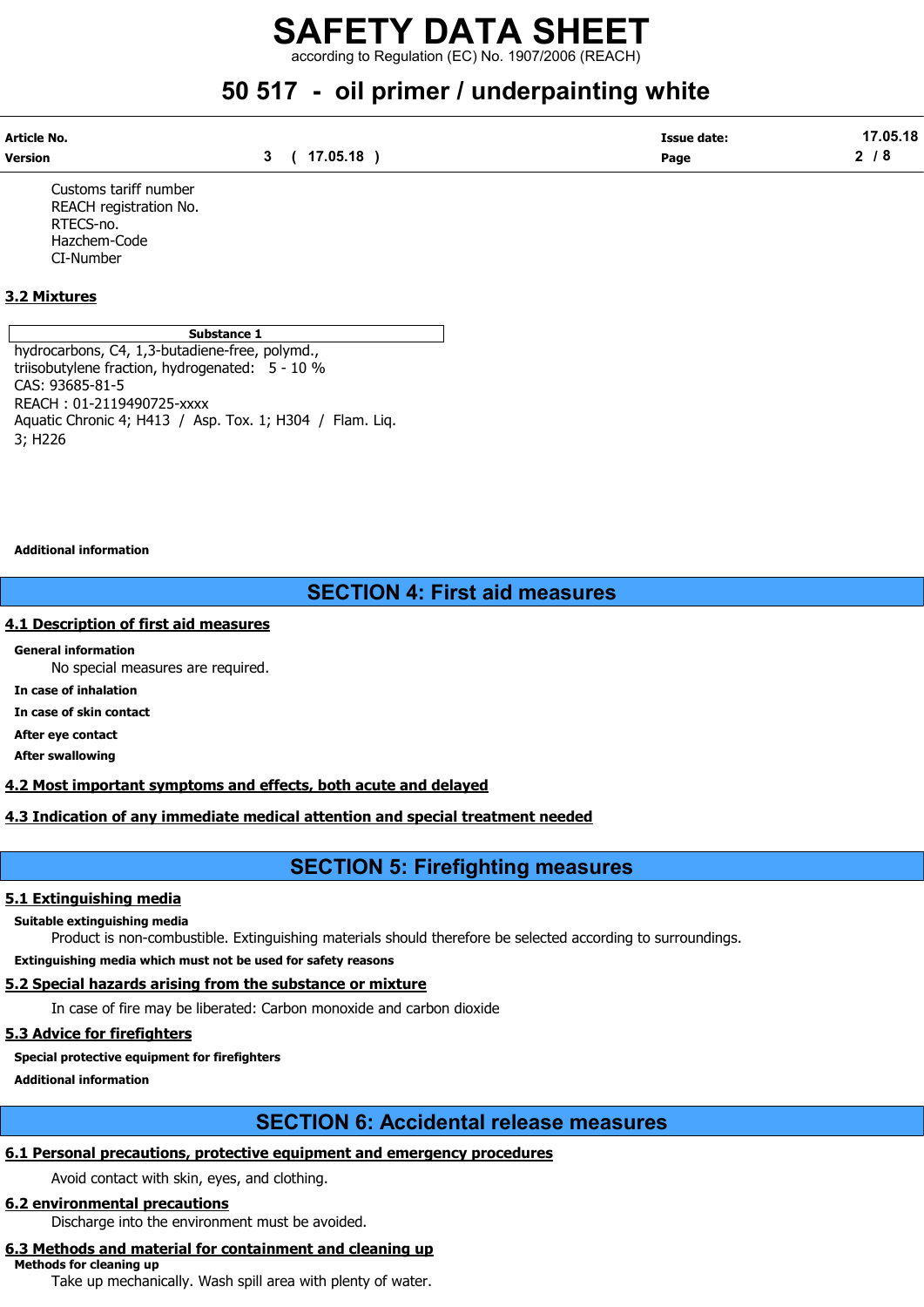according to Regulation (EC) No. 1907/2006 (REACH)

## 50 517 - oil primer / underpainting white

| Article No. |              | <b>Issue date:</b> | 17.05.18 |
|-------------|--------------|--------------------|----------|
| Version     | 3 ( 17.05.18 | Page               | 3/8      |

Additional information

#### 6.4 Reference to other sections

Dispose of waste according to applicable legislation. refer to section 13

### SECTION 7: Handling and storage

#### 7.1 Precautions for safe handling

#### Advices on safe handling

Handle in accordance with good industrial hygiene and safety practice.

Precautions against fire and explosion

#### 7.2 Conditions for safe storage, including any incompatibilities

Requirements for storerooms and containers

Keep container tightly closed. Hints on joint storage Storage class Further details

storage temperature: 5 - 40 °C

#### 7.3 Specific end use(s)

No special measures necessary if stored and handled as prescribed.

### SECTION 8: Exposure controls/personal protection

#### 8.1 Control parameters

#### 8.2 Exposure controls

#### Occupational exposure controls

#### Respiratory protection

With correct and proper use, and under normal conditions, breathing protection is not required. Respiratory protection must be worn whenever the WEL levels have been exceeded. Combination filtering device (EN 14387) Use filter type A (= against vapours of organic substances)

#### Hand protection

Qualified materials: Nitrile rubber

Layer thickness  $> 0.35$  mm

Breakthrough time > 480 min

Ultranitril 492 - MAPA GmbH, Industriestraße 21- 25, D-27404 Zeven, Internet: www.mapa-pro.de All information was derived in accordance with EU directive 89/686/EWG and the resultant EN 374 in cooperation with MAPA GmbH. This recommendation applies exclusively to the product and use named in Section 1. In the event of commingling or deviating conditions, contact the suppliers of CE-approved gloves. This information is abased on our current state of knowledge and describes the security standards applicable to our product for the purpose provided.

Eye protection

**Goggles** 

Body protection

Wear suitable protective clothing. Wash contaminated clothing prior to re-use.

#### General protection and hygiene measures

Handle in accordance with good industrial hygiene and safety practice. Wash hands thoroughly after handling.

### SECTION 9: Physical and chemical properties

### 9.1 information on basic physical and chemical properties

| <b>Form</b> | pasty |
|-------------|-------|
| Colour      | white |
| Odour       | weak  |

min max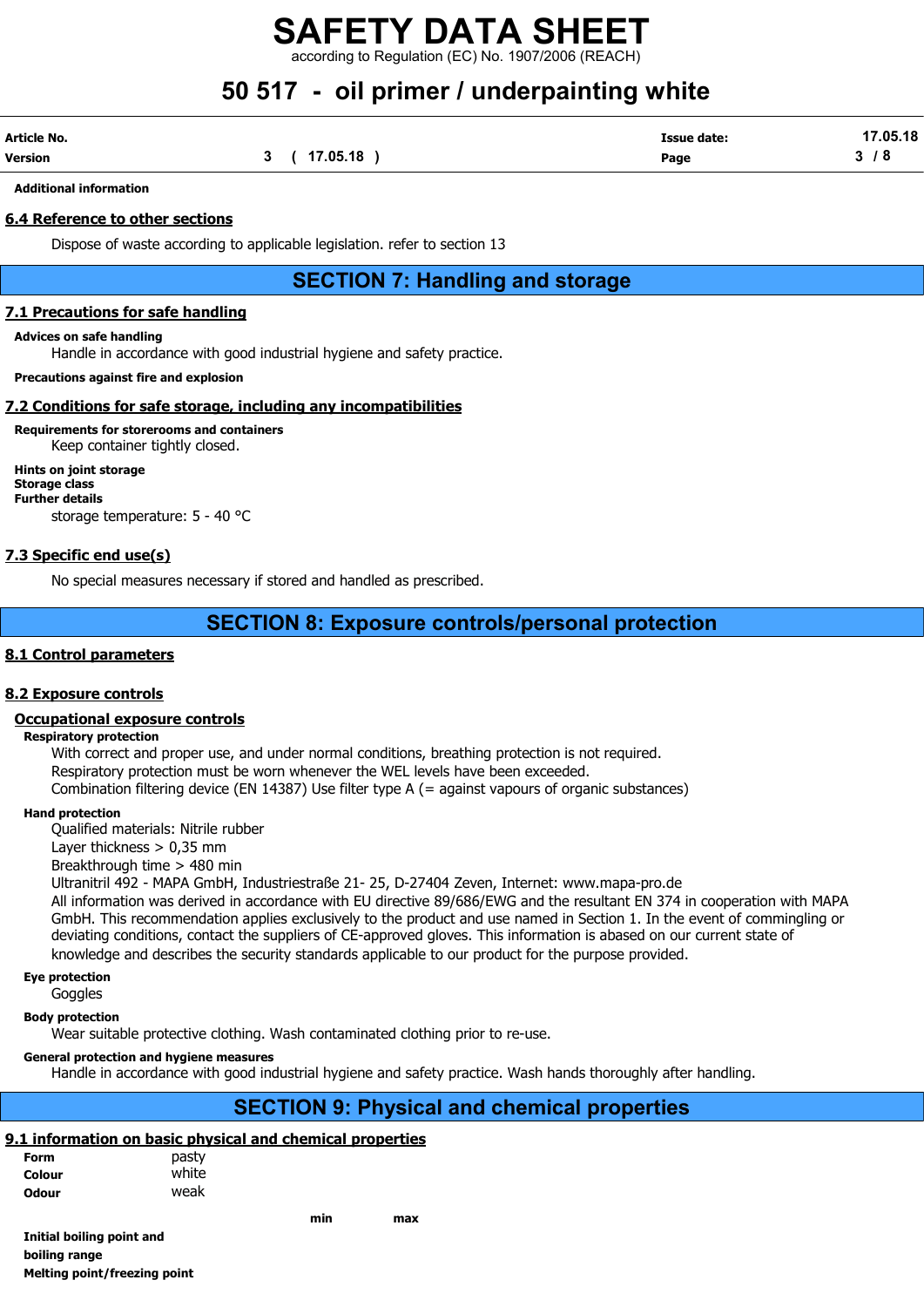according to Regulation (EC) No. 1907/2006 (REACH)

### 50 517 - oil primer / underpainting white

| Article No.                            |                |                  | <b>Issue date:</b> | 17.05.18 |
|----------------------------------------|----------------|------------------|--------------------|----------|
| <b>Version</b>                         | 3 <sup>1</sup> | (17.05.18)       | Page               | 4/8      |
| Flash point/flash point range          |                |                  |                    |          |
| <b>Flammability</b>                    |                |                  |                    |          |
| <b>Ignition temperature</b>            |                |                  |                    |          |
| <b>Auto-ignition temperature</b>       |                |                  |                    |          |
| <b>Explosion limits</b>                |                |                  |                    |          |
| <b>Refraction index</b>                |                |                  |                    |          |
| Partition coefficient: n-octanol/water |                |                  |                    |          |
| <b>Danger of explosion</b>             |                |                  |                    |          |
| Vapour pressure                        |                |                  |                    |          |
| <b>Density</b>                         |                | $2,0 - 2,2$ g/ml |                    |          |
| <b>PH</b> value                        |                |                  |                    |          |
| <b>Viscosity dynamic of</b>            |                |                  |                    |          |
| Viscosity dynamic up to                |                |                  |                    |          |
| <b>Viscosity kinematic of</b>          |                |                  |                    |          |
| Viscosity kinematic up to              |                |                  |                    |          |

#### 9.2 Other information

### SECTION 10: Stability and reactivity

10.1 Reactivity

10.2 Chemical stability

10.3 Possibility of hazardous reactions

10.4 Conditions to avoid

frost and heat

10.5 Incompatible materials 10.6 Hazardous decomposition products

SECTION 11: Toxicological information

#### 11.1 Information on toxicological effects

Acute toxicity In case of inhalation No data available After swallowing No data available In case of skin contact No data available After eye contact No data available

#### Practical experience

#### General remarks

Acute toxicity, irritation of the skin and mucous mebrane, and mutagenic potential of the preparation were assessed by the manufacturer on the basis of the data available on the main components.

#### Toxicological tests

### SECTION 12: Ecological information

12.1 Toxicity

Aquatic toxicity Water Hazard Class 1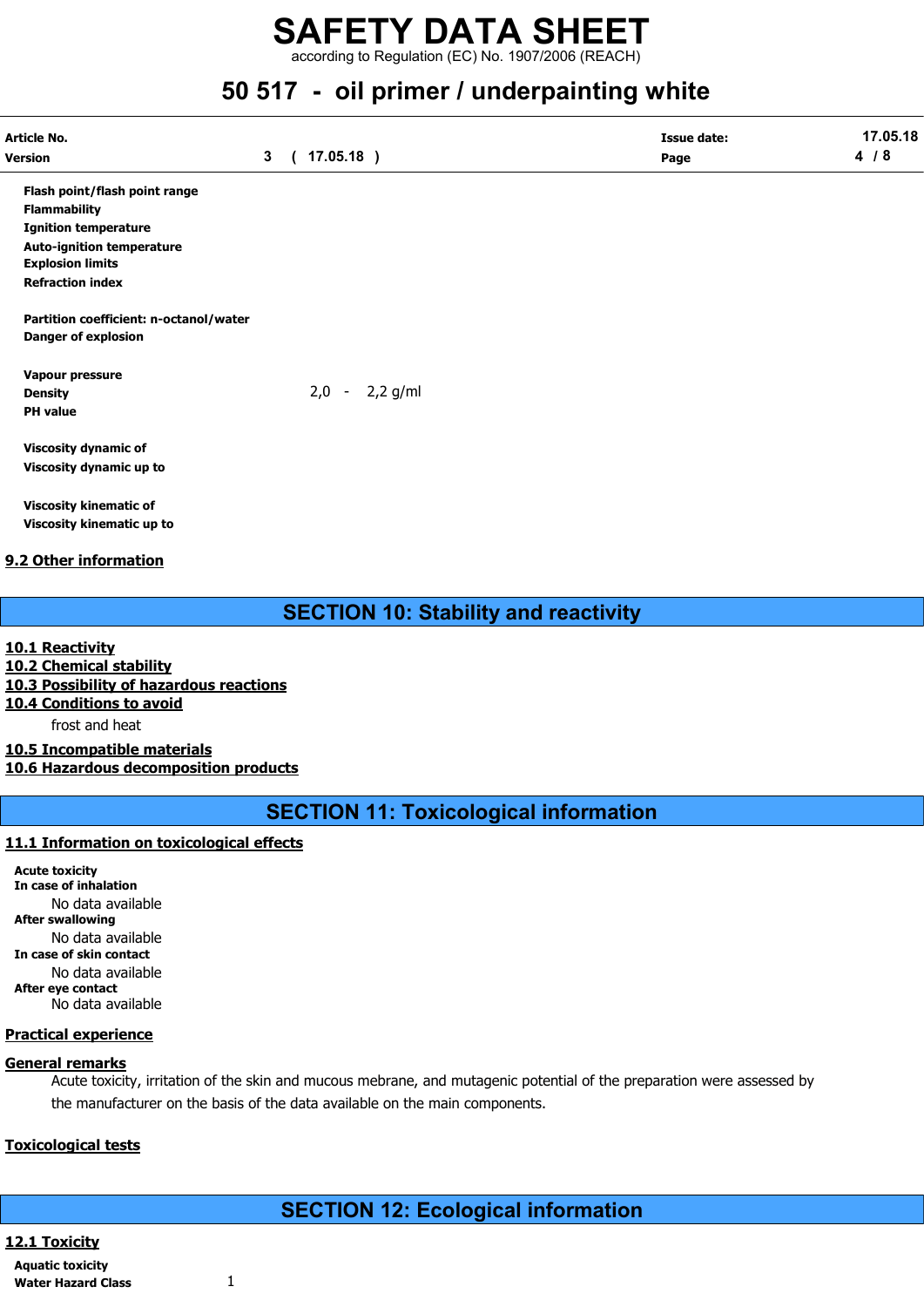according to Regulation (EC) No. 1907/2006 (REACH)

## 50 517 - oil primer / underpainting white

| Article No. |              | <b>Issue date:</b> | 17.05.18 |
|-------------|--------------|--------------------|----------|
| Version     | 3 ( 17.05.18 | Page               | 5/8      |

WGK catalog number General information

#### 12.2 Persistence and degradability

Further details Product is partially biodegradable. Oxygen demand

#### 12.3 Bioaccumulative potential

Bioconcentration factor (BCF) Partition coefficient: n-octanol/water

#### 12.4 Mobility in soil

No data available

#### 12.5 Results of PBT and vPvB assessment

No data available

#### 12.6 Other adverse effects

General information

#### Ecotoxicological effects

### SECTION 13: Disposal considerations

#### 13.1 Waste treatment methods

#### Product

Waste key number 080112 waste paint and varnish other than those mentioned in 08 01 11 Recommendation

#### Contaminated packaging

Waste key number Recommendation

Non-contaminated packages may be recycled. Handle contaminated packages in the same way as the substance itself.

#### Additional information

SECTION 14: Transport information

#### 14.1 UN number

#### 14.2 UN proper shipping name

ADR, ADN No dangerous good in sense of these transport regulations. IMDG, IATA

#### 14.3 Transport hazard class(es)

ADR, ADN IMDG IATA

#### 14.4 Packing group

#### 14.5 Environmental hazards

Marine Pollutant - IMDG

Marine Pollutant - ADN

### 14.6 Special precautions for user

### Land transport

Code: ADR/RID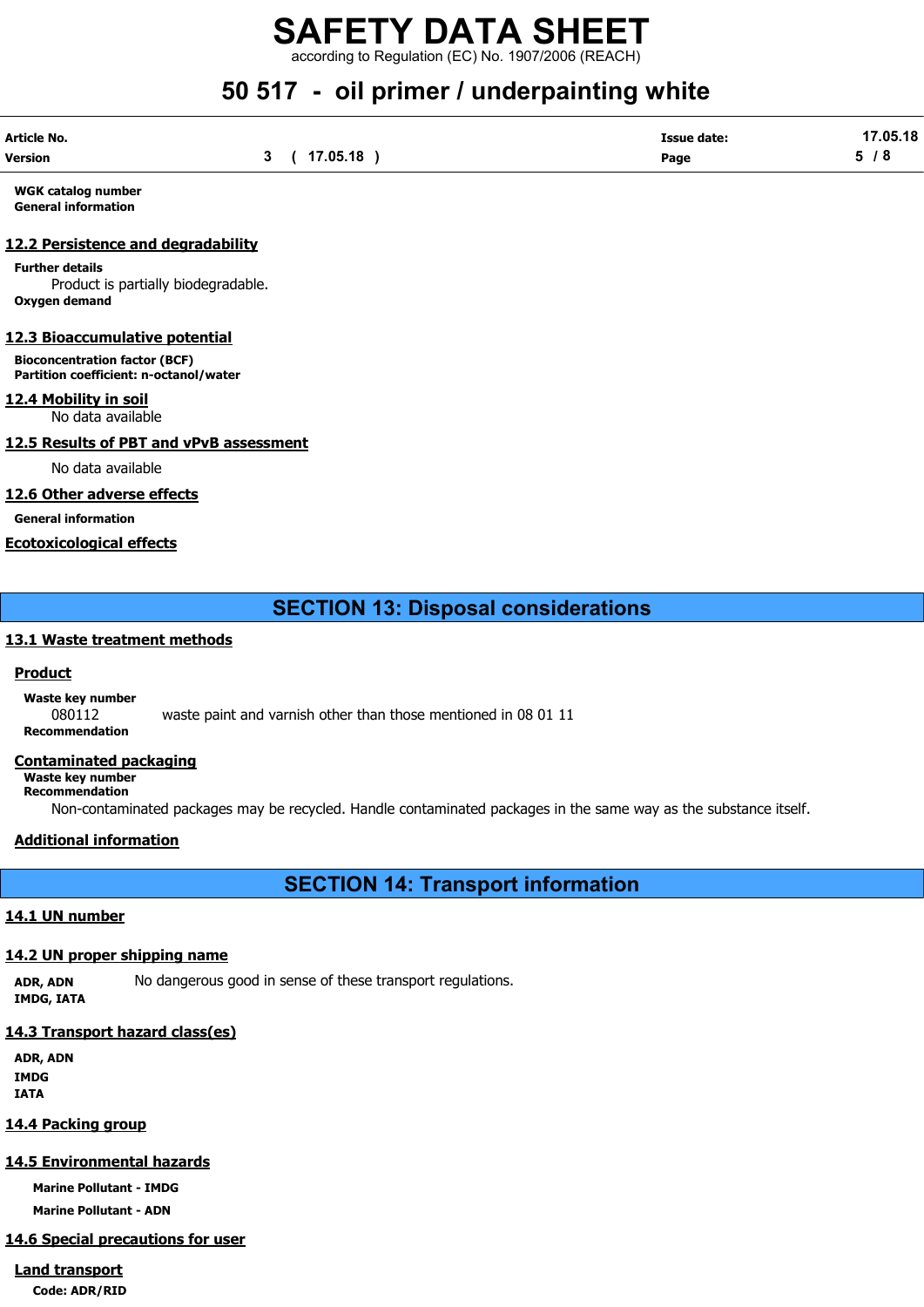according to Regulation (EC) No. 1907/2006 (REACH)

## 50 517 - oil primer / underpainting white

| Article No. |          | Issue date: | 17.05.18 |
|-------------|----------|-------------|----------|
| Version     | 17.05.18 | Page        |          |

Kemmler-number Hazard label ADR Limited quantities Contaminated packaging: Instructions Contaminated packaging: Special provisions Special provisions for packing together Portable tanks: Instructions Portable tanks: Special provisions Tank coding Tunnel restriction Remarks EQ Special provisions

#### Inland waterway craft

Hazard label Limited quantities Transport permitted Equipment necessary Ventilation Remarks EQ Special provisions

#### Sea transport

EmS Special provisions Limited quantities Contaminated packaging: Instructions Contaminated packaging: Special provisions IBC: Instructions IBC: Provisions Tank instructions IMO Tank instructions UN Tank instructions Special provisions Stowage and segregation Properties and observations Remarks EQ

#### Air transport

| Hazard                      |
|-----------------------------|
| Passenger                   |
| Passenger LQ                |
| Cargo                       |
| ERG                         |
| <b>Remarks</b>              |
| EQ                          |
| <b>Special Provisioning</b> |

### 14.7 Transport in bulk according to Annex II of MARPOL 73/78 and the IBC Code

No data available

### SECTION 15: Regulatory information

### 15.1 Safety, health and environmental regulations/legislation specific for the substance or mixture

### National regulations

#### Europe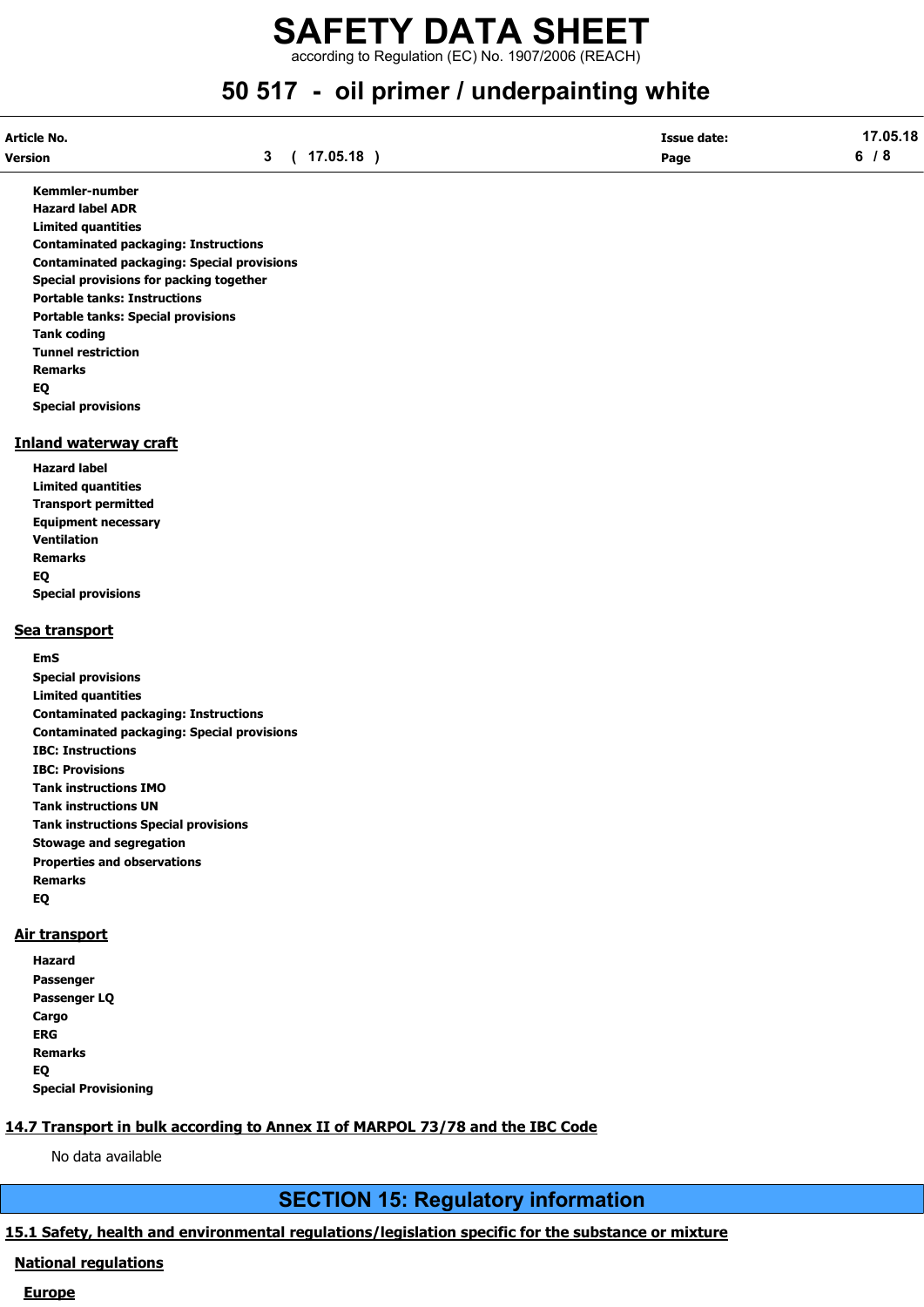according to Regulation (EC) No. 1907/2006 (REACH)

## 50 517 - oil primer / underpainting white

| Article No. |              | <b>Issue date:</b> | 17.05.18 |
|-------------|--------------|--------------------|----------|
| Version     | 3 ( 17.05.18 | Page               | 7 / 8    |

Contents of VOC [%] Contents of VOC [g/L] Further regulations, limitations and legal requirements

#### **Germany**

Storage class Water Hazard Class 1 WGK catalog number Incident regulation Information on working limitations Further regulations, limitations and legal requirements

#### Denmark

Further regulations, limitations and legal requirements

#### **Hungary**

Further regulations, limitations and legal requirements

#### Great Britain

Further regulations, limitations and legal requirements

#### Switzerland

Contents of VOC [%]  $\sim$  5,5 Further regulations, limitations and legal requirements

#### USA

Further regulations, limitations and legal requirements Federal Regulations State Regulations

#### **Japan**

Further regulations, limitations and legal requirements

#### **Canada**

Further regulations, limitations and legal requirements

### 15.2 Chemical Safety Assessment

### SECTION 16: Other information

### Further information

| H226 Flammable liquid and vapour.                            |
|--------------------------------------------------------------|
| H304 May be fatal if swallowed and enters airways.           |
| H413 May cause long lasting harmful effects to aquatic life. |
|                                                              |

#### Further information

This information is abased on our current state of knowledge and describes the security standards applicable to our product for the purpose provided. The information provided here does not constitute a legally binding warranty of specific characteristics or of suitability for a specific application use of the product is thus to be adapted to the user's special conditions and checked by preliminary tests. We are thus unable to guarantee product characteristics or accept an liability for damage arising in connection with the use of our products.

#### Literature

For abbreviations and acronyms, see: ECHA Guidance on information requirements and chemical safety assessment, chapter R.20 (Table of terms and abbreviations).